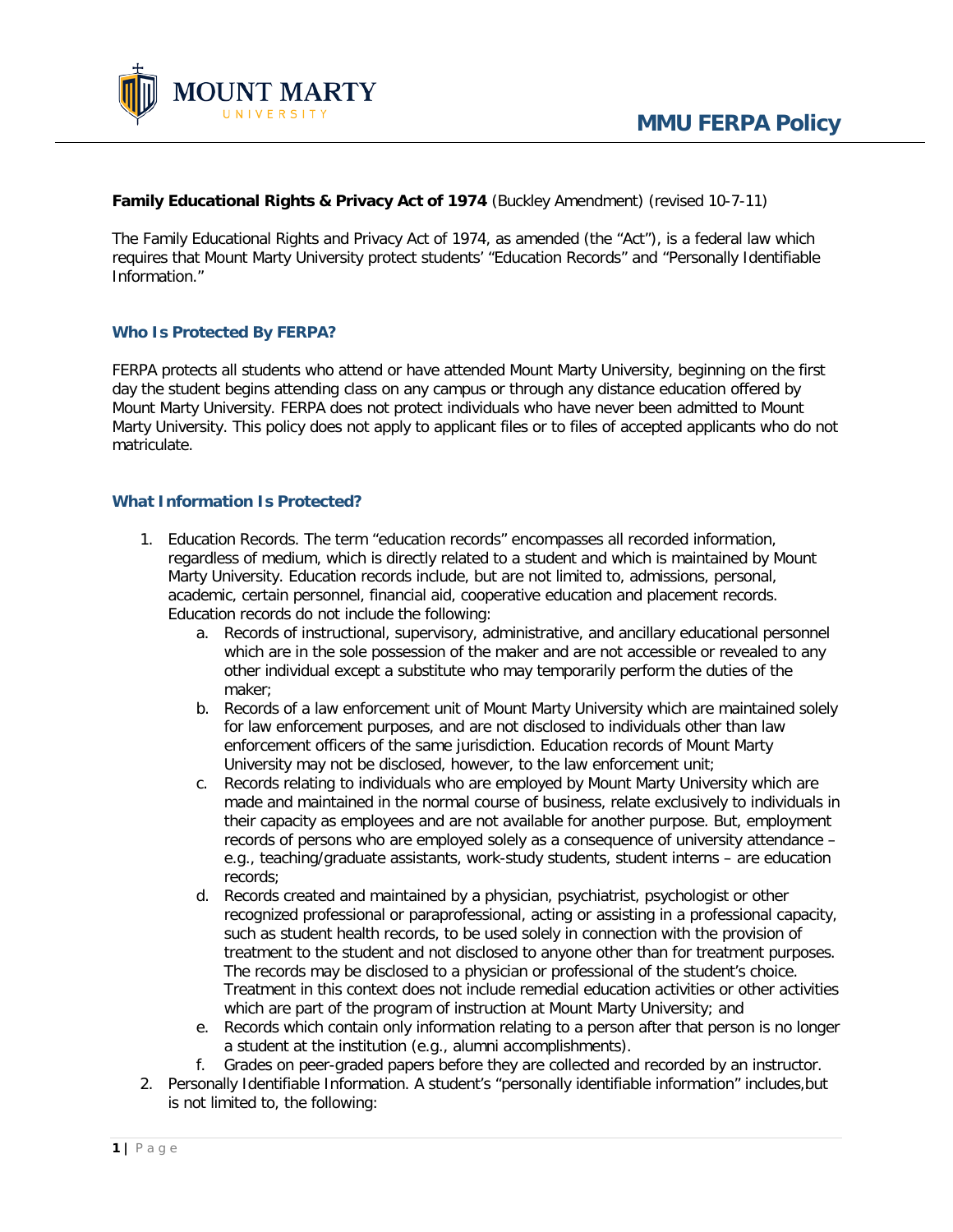

- a. a. The names of the student and his or her parents and family members;
- b. The address of the student or the student's family;
- c. Personal identifiers, such as the student's social security number or other student number;
- d. A list of personal characteristics that would make the student "easily identifiable"; and
- e. Other information that would make the student "easily identifiable."

# **What Information Can Be Disclosed Without Student Consent?**

Generally, Mount Marty University cannot disclose education records or personally identifiable information contained in those records without the student's prior signed and dated consent. The written consent must:

- 1. specify the records to be disclosed;
- 2. state the purpose of the disclosure; and
- 3. identify the party or class of parties to whom the disclosure may be made.

A copy of the education record disclosed or to be disclosed shall be provided to the student upon request.

In certain circumstances, however, Mount Marty University may disclose information without consent. Consequently, Mount Marty University reserves its rights – as permitted by law – to disclose education records or components thereof without written consent to as follows:

- 1. To "school officials" who have a "legitimate educational interest" in reviewing the information. "School official" shall mean any person who is a trustee, officer, agent or employee of Mount Marty University. "School official" shall also include those parties designated in the following section defining "legitimate educational interest." "Legitimate educational interest" shall mean any authorized interest, or activity undertaken in the name of Mount Marty University for which access to an education record is necessary or appropriate to the proper performance of the undertaking. It shall include, without limitation, access by a student's instructor, department head, advisor, dean, the chief academic and campus life administrator, the president, a trustee, the custodian of Mount Marty University records, the alumni administrator, legal counsel, the financial aid administrator, administrators charged with maintaining education records, the staff and subordinates of the foregoing and others authorized by the president, to the extent the foregoing persons are acting within the course and scope of their employment or authority;
- 2. To officials of other educational agencies or institutions in which a student seeks to enroll or in which the student is currently enrolled so long as the disclosure is for the purpose of and related to the student's enrollment or transfer;
- 3. To authorized representatives of the Comptroller General of the United States, the Secretary of the United States Department of Education and state or local educational authorities, but only if the information is necessary for audit and evaluation of federal, state or locally supported programs and only if such agencies or authorities have a policy for protecting information received from re-disclosure and for destroying the information when it is no longer needed for such purposes (unless access is authorized by federal law or student consent);
- 4. To persons or organizations providing student financial aid to determine the amount, eligibility, conditions of award and to enforce the terms of the award;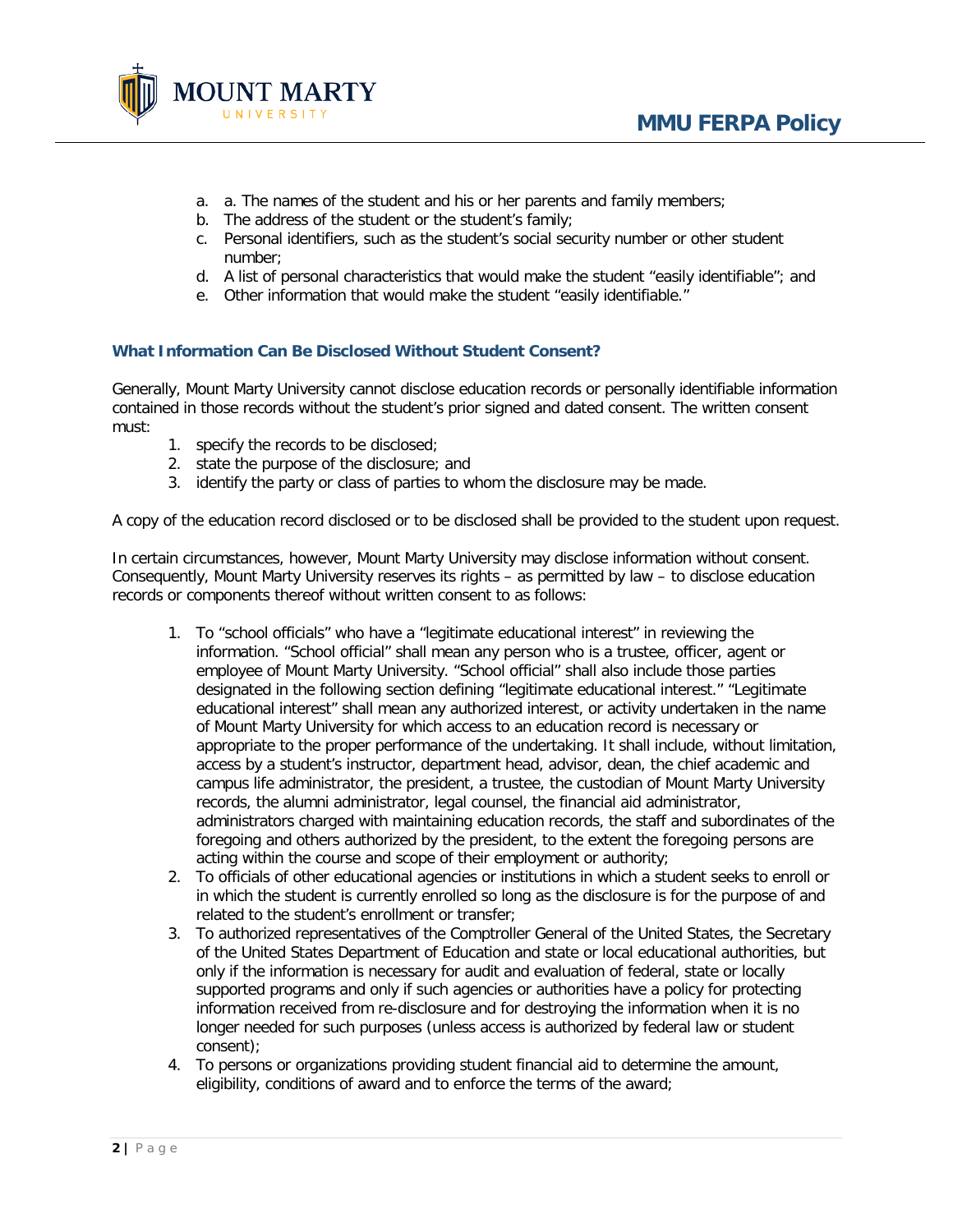

- 5. To state and local officials pursuant to statutes adopted before November 19, 1974 or statutes adopted later if the later-adopted statutes concern juvenile justice system and the state and local officials agree not to re-disclose the records;
- 6. To organizations conducting studies for or on behalf of educational agencies or institutions to develop, validate, and administer predictive tests, to administer student aid programs or to improve instruction, so long as there is no further external disclosure of personally identifiable information and the information is destroyed when no longer necessary for the projects;
- 7. To accrediting organizations to carry out their accrediting functions;
- 8. To parents of a "dependent student" as set out in section 152 of the Internal Revenue Code of 1986, as it may be amended;
- 9. In response to a lawfully issued subpoena or judicial order, provided that Mount Marty University first makes a reasonable attempt to notify the student of the subpoena. Mount Marty University may make a disclosure without prior notification if specifically so instructed pursuant to the terms of the subpoena or order. In the event that Mount Marty University initiates legal action against a student – or the student initiates legal action against Mount Marty University – Mount Marty University may disclose education records without a subpoena if those records are relevant to the legal action;
- 10. To appropriate persons in a health or safety emergency if the information is necessary to protect the health or safety of the student or other individuals;
- 11. To an alleged victim of any crime of violence or non-forcible sex offense (as those terms are defined in section 16 of title 18, United States Code). Mount Marty University may only disclose to the victim the final results of any disciplinary proceeding conducted by Mount Marty University. The results can be disclosed whether or not Mount Marty University finds that a violation of Mount Marty University rules and regulations occurred;
- 12. In response to the request for an outcome of a disciplinary proceeding conducted by Mount Marty University but only if (a) the student is the alleged perpetrator of a crime of violence or non-forcible sex offense; and (b) Mount Marty University determines that the student has violated Mount Marty University rules or policies. Notwithstanding these provisions, however, Mount Marty University may not disclose the name of any other student – including the alleged victim or any witnesses – without the written consent of the other students;
- 13. To the student's parent in connection with a drug or alcohol violation if (a) Mount Marty University determines that the student committed a disciplinary violation with respect to the use or possession; and (b) the student is under the age of 21;
- 14. To the United States Attorney General (or any federal officer or employee in a position not lower than an Assistant Attorney General, designated by the Attorney General) in response to a valid ex parte court order relevant to the investigation of domestic or international terrorism or the prosecution of any offense listed in 18 U.S.C. 2332b(g)(5); and
- 15. All information designated as "directory information" as set forth below.

## **What is Directory Information and How May it Be Disclosed?**

In its discretion, Mount Marty University may disclose, publish, or provide directory information concerning a student without the student's prior consent. Directory information shall include: the student's name, address, telephone number, date and place of birth, e-mail address, major field of study, dates of attendance, degrees and awards received, enrollment status, the most recent previous educational agency or institution attended by the student, participation in officially recognized activities and sports, weight and height of members of athletic teams and other similar information.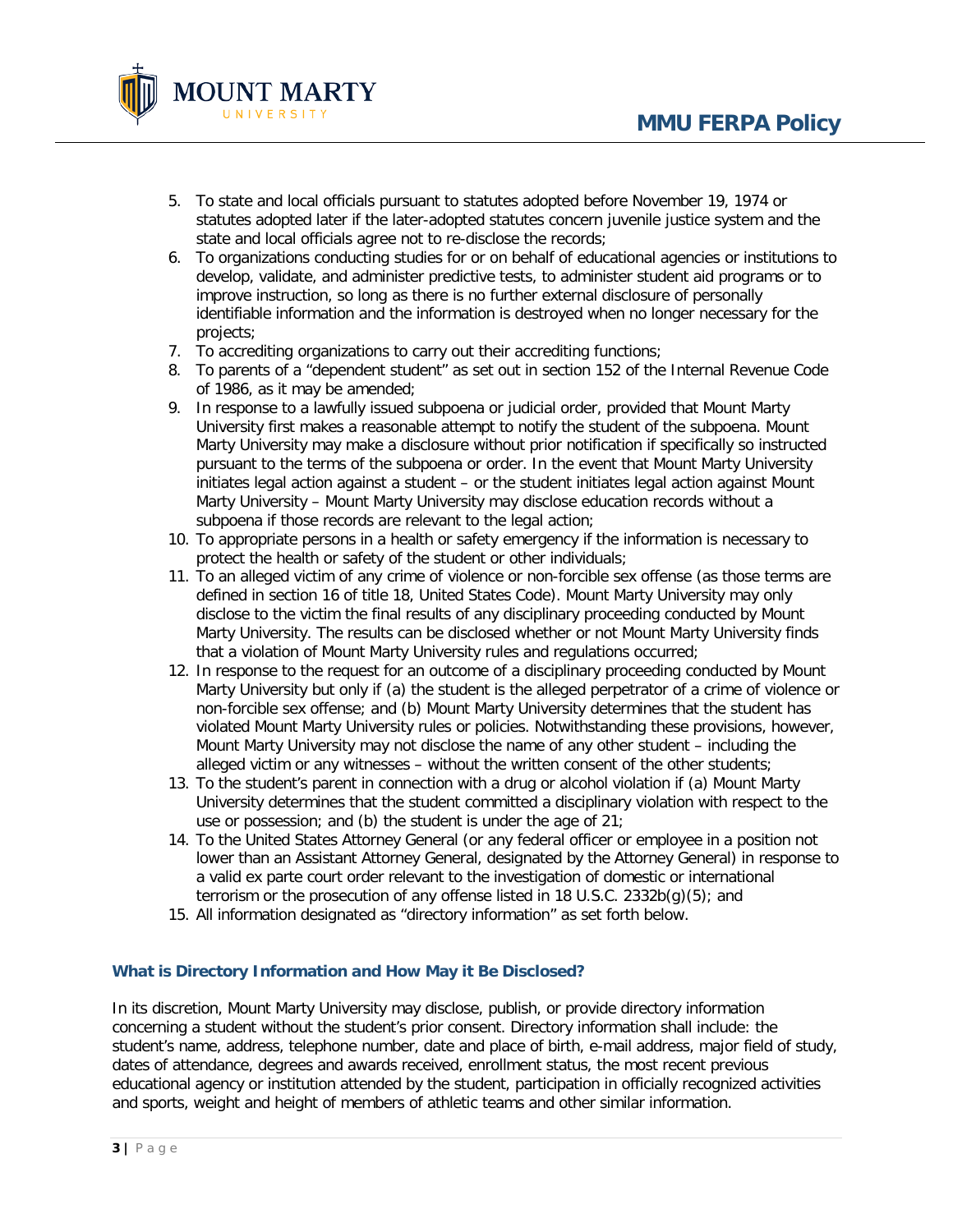

Students may prevent Mount Marty University from disclosing, publishing or providing directory information without their consent by notifying the registrar in writing within seven calendar days after the first scheduled day of class of the fall term. All written requests for non-disclosure will be honored by the university for only one academic year. Consequently, a student must notify the registrar of the student's desire to withhold directory information annually. Alumni may request non-disclosure of directory information concerning them at any time. Such request will be honored continuously.

# **What Rights Does A Student Have Under FERPA?**

Generally, FERPA gives students several rights, including:

- 1. The right to inspect and review information contained in their education records;
- 2. The right to challenge the contents of those records which a student considers to be inaccurate, misleading, or otherwise in violation of their privacy or other rights. But FERPA does not provide a student with the right to challenge an accurately recorded grade;
- 3. The right to a hearing if the student's challenge is unsatisfactory; and
- 4. The right to submit explanatory statements for inclusion in the student's records if the decision on the student's challenge is unacceptable. The registrar has been assigned the responsibility to coordinate the inspection and review procedures for education records.

Request for Review - Students who desire to review their education records shall present a written request to the registrar listing the item or items to be reviewed. Only those education records subject to inspection under this policy will be available for review. The registrar will make the records available for review no later than forty-five (45) calendar days following receipt of a written request. The registrar will also respond to reasonable requests for explanation or interpretation of the records.

Copies - If circumstances effectively prevent the student from reviewing the education records, Mount Marty University will provide a copy of the records to the student or make other arrangements to enable the student to review the records at Mount Marty University's discretion. The fee for making copies of an education record is \$1.00 per page and must be paid by the student at the time copies are requested.

Holds - A copy of an education record otherwise subject to review may be refused if a "hold" for nonpayment of financial obligations exists.

Challenge of Contents of Education Records - A student may challenge any education record that the student believes contains information that is inaccurate, misleading or is otherwise in violation of the student's privacy or other rights. The student should initially discuss the student's concerns informally with the registrar. If the registrar agrees with the student's request, the appropriate education records will be amended and the student shall be notified in writing of the amendment. If the registrar disagrees with the student's challenge, the student shall be notified (within 15 calendar days of the student's request) that the education records will not be amended. The student will be notified of the student's right to a hearing. Note: Rights of challenge cannot be used to question substantive educational judgments which are correctly recorded (e.g., course grades with which the student disagrees).

Right to Hearing - Student requests for a formal hearing must be made in writing within 10 calendar days after receipt of the notice from the registrar. Within 10 calendar days after receipt of the written request the registrar shall notify the student of the date, time and place of the hearing. The student shall be given notice reasonably in advance of the hearing date. The student shall be afforded a full and fair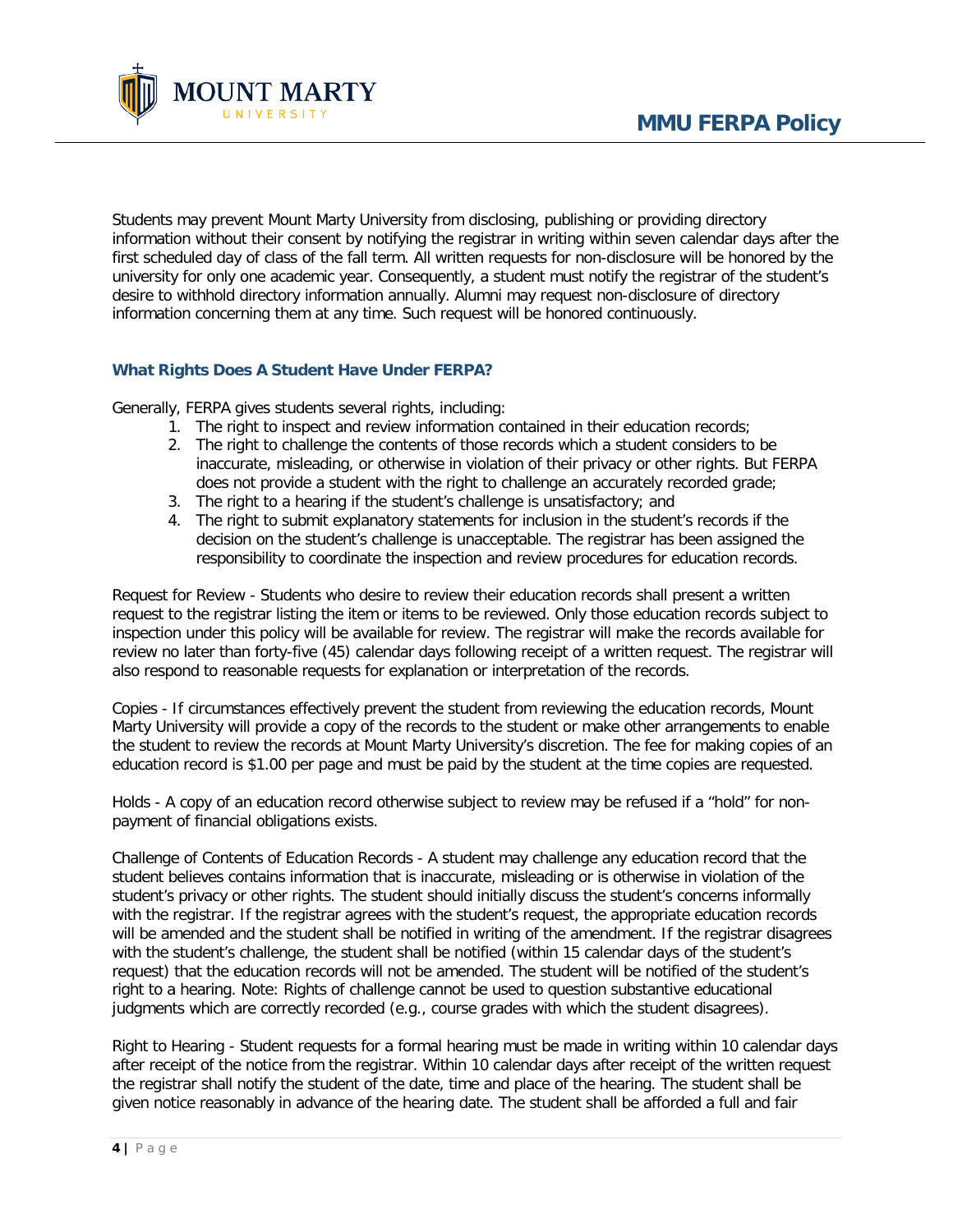

opportunity to present evidence relevant to the issues raised. The student may be assisted or represented at the hearing by one or more persons of the student's choice, including an attorney, at the student's expense. The hearing shall be conducted by a person (or panel) designated by the president who does not have a direct interest in the outcome of the hearing. The decision of the hearing officer or panel shall be final, shall be based solely on the evidence presented at the hearing and shall be in writing, summarizing the evidence and stating the reasons for the decision. The written report shall be mailed to the student no later than 30 calendar days after the date of the hearing.

Amendment to Records - If the hearing officer or panel determines that the education records at issue are inaccurate, misleading or otherwise in violation of the privacy or other rights of the student, the education records shall be amended in accordance with the decision and the student shall be so informed in writing. If the hearing officer or panel determines that the education records at issue are not inaccurate, misleading or otherwise in violation of the privacy or other rights of the student, the student may place in the education records a statement commenting on the information in the education records, or a statement setting forth any reasons for disagreeing with the decision of the hearing officer or panel. The statement shall be placed in the education records and shall be maintained as part of the education records so long as the education records are maintained. The statement shall be disclosed whenever the education records in question are disclosed.

Complaint With Family Policy Office - A student who believes that the determination made concerning the student's challenge was unfair or not in keeping with the provisions of this policy or the act may request, in writing, assistance from the president of Mount Marty University to aid the student in filing a complaint with the Family Policy and Regulations Office, U.S. Department of Education, Washington, D.C. 20202.

## **Is a Student's Right to Review Education Records Unlimited?**

No. Students do not have the right to inspect or review:

- 1. Financial information submitted by a student's parents;
- 2. Confidential letters and/or recommendations placed in the student's file prior to January 1, 1975, if the documents were intended to be confidential and are used only for the purpose(s) for which they were specifically intended;
- 3. Confidential letters and/or recommendations placed in the student's file after January 1, 1975, associated with admissions, employment, or job placement or the receipt of an honor or honorary recognition if the student has voluntarily waived his/her right to inspect the confidential letters and/or recommendations in writing; and
- 4. Education records containing information about more than one student. In such a case, Mount Marty University will permit access only to that part of the education record pertaining to the inquiring student.

## **Can a Student Waive Rights Under FERPA?**

Yes, a student may waive any or all rights under this Policy. Mount Marty University does not require waivers and no institutional service or benefit will be denied a student who fails to supply a waiver. All waivers must be in writing and signed by the student. A student may waive his/her rights to inspect and review either individual documents (e.g., a letter of recommendation) or classes of documents (e.g. an admissions file). The items or documents to which a student has waived his/her right of access shall be